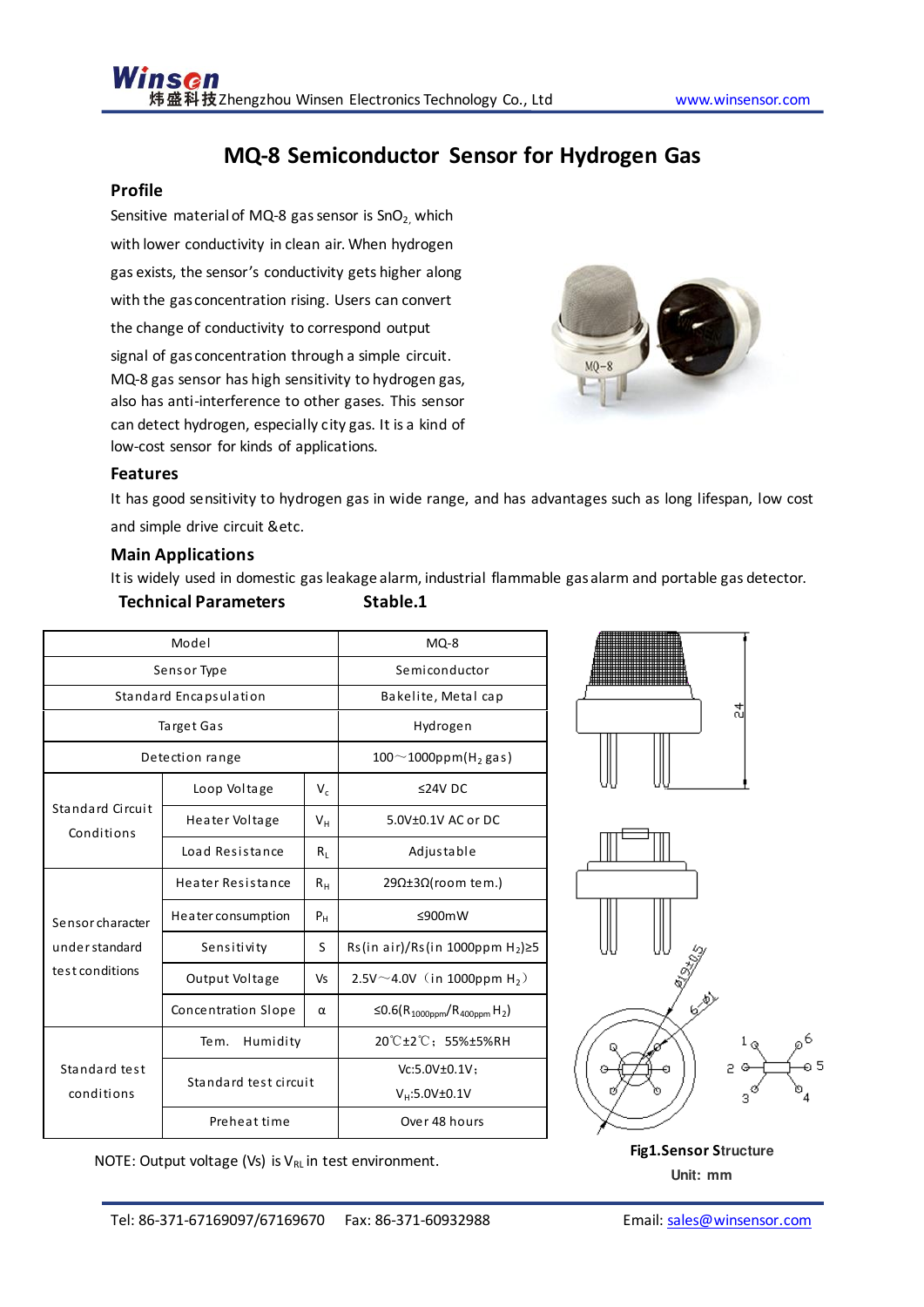### **Basic Circuit**



**Fig2. MQ-8 Test Circuit** 

**Instructions:** The above fig is the basic test circuit of MQ-8.The sensor requires two voltage inputs: heater voltage ( $V_H$ ) and circuit voltage ( $V_C$ ).  $V_H$  is used to supply standard working temperature to the sensor and it can adopt DC or AC power, while VRL is the voltage of load resistance RL which is in series with sensor. Vc supplies the detect voltage to load resistance  $R_L$  and it should adopts DC power.



#### **Description of Sensor Characters**

# **Fig3.Typical Sensitivity Curve**

 All tests are finished under standard test conditions. The ordinate is resistance ratio of the sensor  $(Rs/R_0)$ , the abscissa is concentration of gases. Rs means resistance in target gas with different concentration,  $R_0$  means resistance of sensor in dean air.



# **Fig4.Typical temperature/humidity characteristics** The ordinate is resistance ratio of the sensor (Rs/Rso).Rs means resistance of sensor in 1000ppm  $H_2$  gas under different tem. and humidity. Rso means resistance of the sensor in 1000ppm  $H_2$  gas under 20℃/55%RH.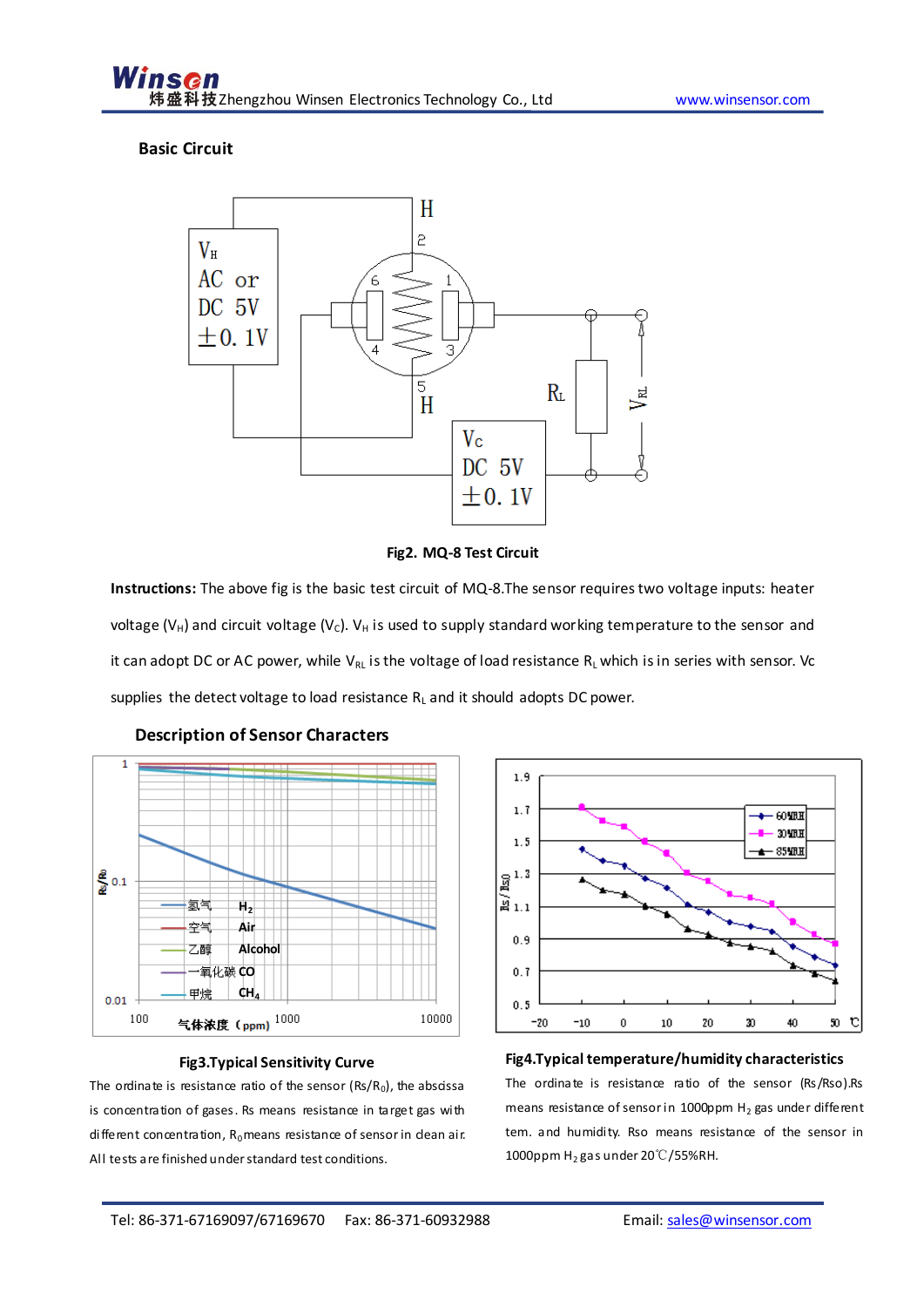

#### **Fig5.Sensitity Curve**

5  $\overline{4}$ 3 S 럲2  $\mathbf{1}$  $\circ$  $\ddot{\rm{o}}$ 20  $40$ 60 80 时间(S)

#### **Fig6.Responce and Resume**

Fig5 shows the  $V_{RL}$  in hydrogen with different concentration. The resistance load  $R_L$  is 4.7 K $\Omega$  and the test is finished in standard test conditions.

Fig5 shows the changing of  $V_{RI}$  in the process of putting the sensor into target gas and removing it out.



#### **Fig7.long-term Stability**

Test is finished in standard test conditions, the abscissa is observing time and the ordinate is  $V_{RL}$ .

### **Cautions**

#### **1 .Following conditions must be prohibited**

1.1 Exposed to organic silicon steam

Sensing material will lose sensitivity and never recover if the sensor absorbs organic silicon steam. Sensors must avoid exposing to silicon bond, fixature, silicon latex, putty or plastic contain silicon environment.

1.2 High Corrosive gas

If the sensors are exposed to high concentration corrosive gas (such as H<sub>2</sub>S, SO<sub>x</sub>, Cl<sub>2</sub>, HCl etc.), it will not only result in corrosion of sensors structure, also it cause sincere sensitivity attenuation.

1.3 Alkali, Alkali metals salt, halogen pollution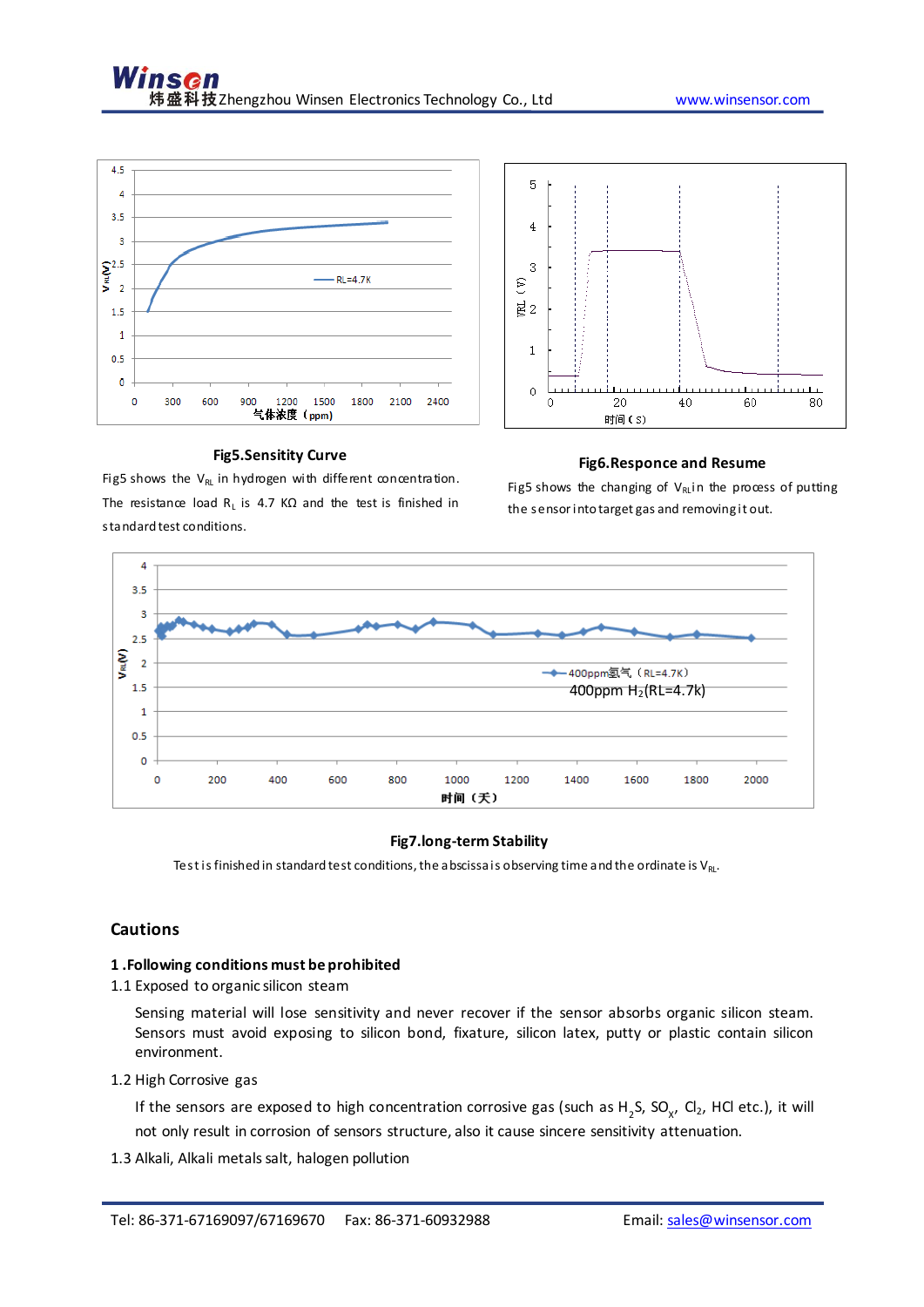The sensors performance will be changed badly if sensors be sprayed polluted by alkali metals salt especially brine, or be exposed to halogen such as fluorine.

1.4 Touch water

Sensitivity of the sensors will be reduced when spattered or dipped in water.

1.5 Freezing

Do avoid icing on sensor's surface, otherwise sensing material will be broken and lost sensitivity.

1.6 Applied higher voltage

Applied voltage on sensor should not be higher than stipulated value, even if the sensor is not physically damaged or broken, it causes down-line or heater damaged, and bring on sensors' sensitivity characteristic changed badly.

#### 1.7 Voltage on wrong pins

For 6 pins sensor, Pin 2&5 is heating electrodes, Pin (1,3)/(4,6) are testing electrodes (Pin 1 connects with Pin 3, while Pin 4 connects with Pin 6).If apply voltage on Pin 1&3 or 4&6, it will make lead broken; and no signal putout if apply on pins 2&4.



**Fig8. Lead sketch** 

#### **2 .Following conditions must be avoided**

2.1 Water Condensation

 Indoor conditions, slight water condensation will influence sensors' performance lightly. However, if water condensation on sensors surface and keep a certain period, sensors' sensitive will be decreased.

2.2 Used in high gas concentration

No matter the sensor is electrified or not, if it is placed in high gas concentration for long time, sensors characteristic will be affected. If lighter gas sprays the sensor, it will cause extremely damage.

2.3 Long time storage

 The sensors resistance will drift reversibly if it's stored for long time without electrify, this drift is related with storage conditions. Sensors should be stored in airproof bag without volatile silicon compound. For the sensors with long time storage but no electrify, they need long galvanical aging time for stability before using. The suggested aging time as follow:

| Stable <sub>2</sub> |  |
|---------------------|--|
|                     |  |

| <b>Storage Time</b>  | <b>Suggested aging time</b> |
|----------------------|-----------------------------|
| Less than one month  | No less than 48 hours       |
| $1 \sim 6$ months    | No less than 72 hours       |
| More than six months | No less than 168 hours      |

2.4 Long time exposed to adverse environment

 No matter the sensors electrified or not, if exposed to adverse environment for long time, such as high humidity, high temperature, or high pollution etc., it will influence the sensors' performance badly.

2.5 Vibration

Continual vibration will result in sensors down-lead response then break. In transportation or assembling line, pneumatic screwdriver/ultrasonic welding machine can lead this vibration.

2.6 Concussion

If sensors meet strong concussion, it may lead its lead wire disconnected.

#### 2.7 Usage Conditions